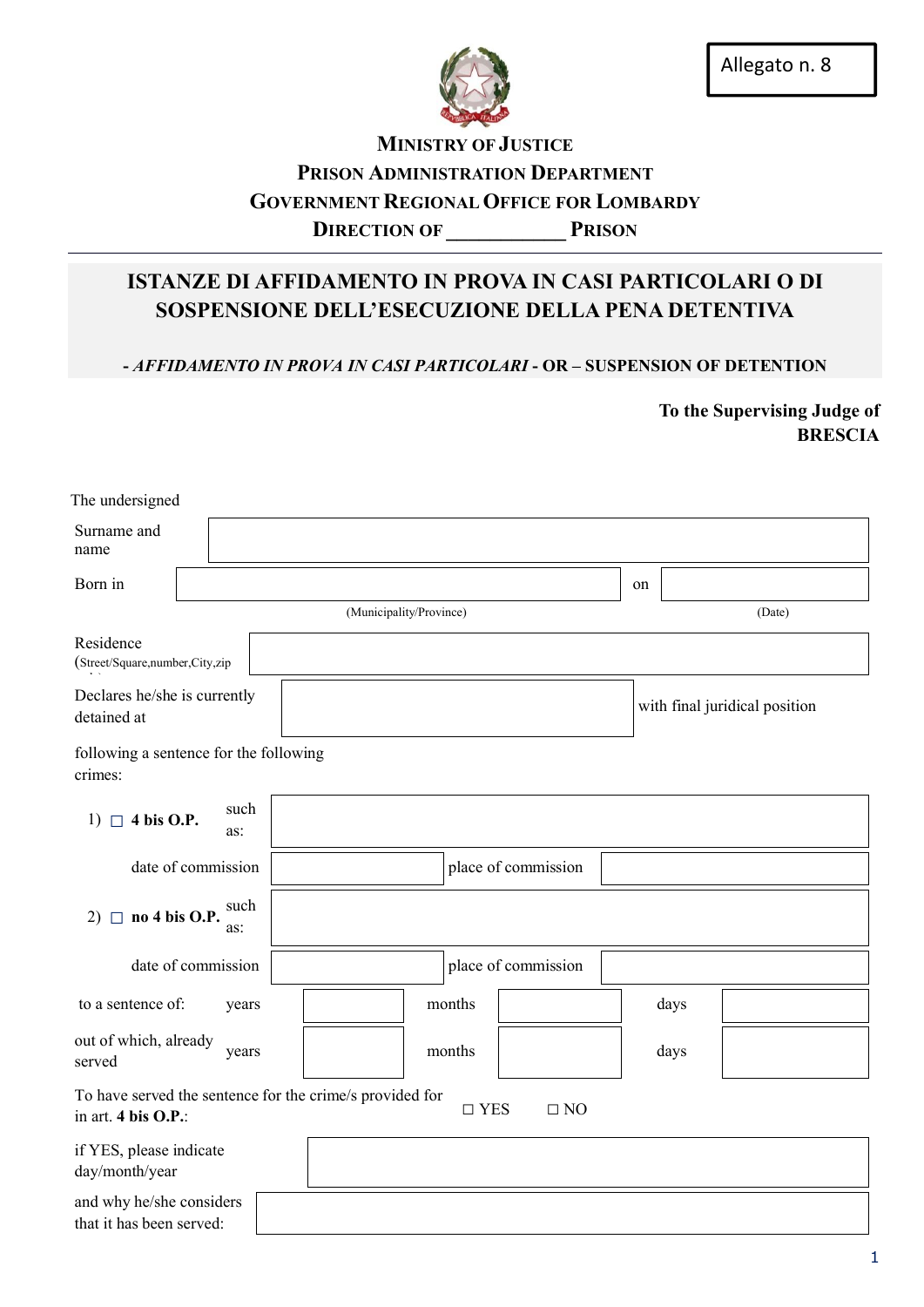| years               | to have a residual sentence of:               |  | months | days |                              |
|---------------------|-----------------------------------------------|--|--------|------|------------------------------|
| end of<br>sentence: |                                               |  |        |      |                              |
| Avv.                | to have appointed as fiduciary legal counsel, |  |        |      | repealing any other counsels |

### ASKS

With regard to the sentence being served, to be granted the following alternative measure:

- □ *AFFIDAMENTO IN PROVA IN CASI PARTICOLARI* , ART. 94 T.U. 309/90 (exclusively for convicts with proven alcohol and/or drug addiction, with sentences, also residual, of no more than six years of detention, if relating to sentences not for crimes provided for in art. 4 bis O.P. or not for more than 4 years of detention for crimes provided for in art. 4 bis O.P.)
- □ SUSPENSION OF DETENTION, ART. 90 T.U. 309/90 (exclusively for convicts having already positively concluded a therapeutic programme)

The undersigned, in support of the application for *affidamento in prova in casi particolari*

## (ART. 94 T.U., declares 309/90):

| 1. That he/she is a drug addict and/or alcoholic       | In compliance with art. 94, 1st para, the applicant must                                                                                                                                                                 |
|--------------------------------------------------------|--------------------------------------------------------------------------------------------------------------------------------------------------------------------------------------------------------------------------|
| <b>Enclose</b> the certification certifying the        | enclose the certification with the application, on pain of                                                                                                                                                               |
| drug-addiction status and the diagnostic               | inadmissibility, to be issued by the public service for drug-                                                                                                                                                            |
| procedure                                              | addictions or by an accredited private structure, certifying the                                                                                                                                                         |
| 2. That he/she is following a rehabilitation           | drug-addiction or alcohol-addiction status, the procedure                                                                                                                                                                |
| programme or that he/she intends to follow one         | through which the routine use of psychotropic or alcoholic                                                                                                                                                               |
| <b>Enclose</b> the certification of eligibility to the | substances has been proved and the eligibility, for the                                                                                                                                                                  |
| therapeutic programme                                  | purposes of rehabilitation, to the agreed programme                                                                                                                                                                      |
| 3. That the rehabilitation programme is:               | on an outpatient basis with the ASL - SERT or SMI of<br>(indicate the city of reference):<br>on an inpatient basis with the therapeutic community:<br>(indicate the community and the place where he/she is<br>treated): |

To be completed exclusively in case of an outpatient therapeutic programme:

4. To be domiciled with (indicate the person/s with whom the convict might benefit from the requested alternative measure):

*Enclose the declaration of willingness to host* 

5. That he/she has the following job (indicate which and the address):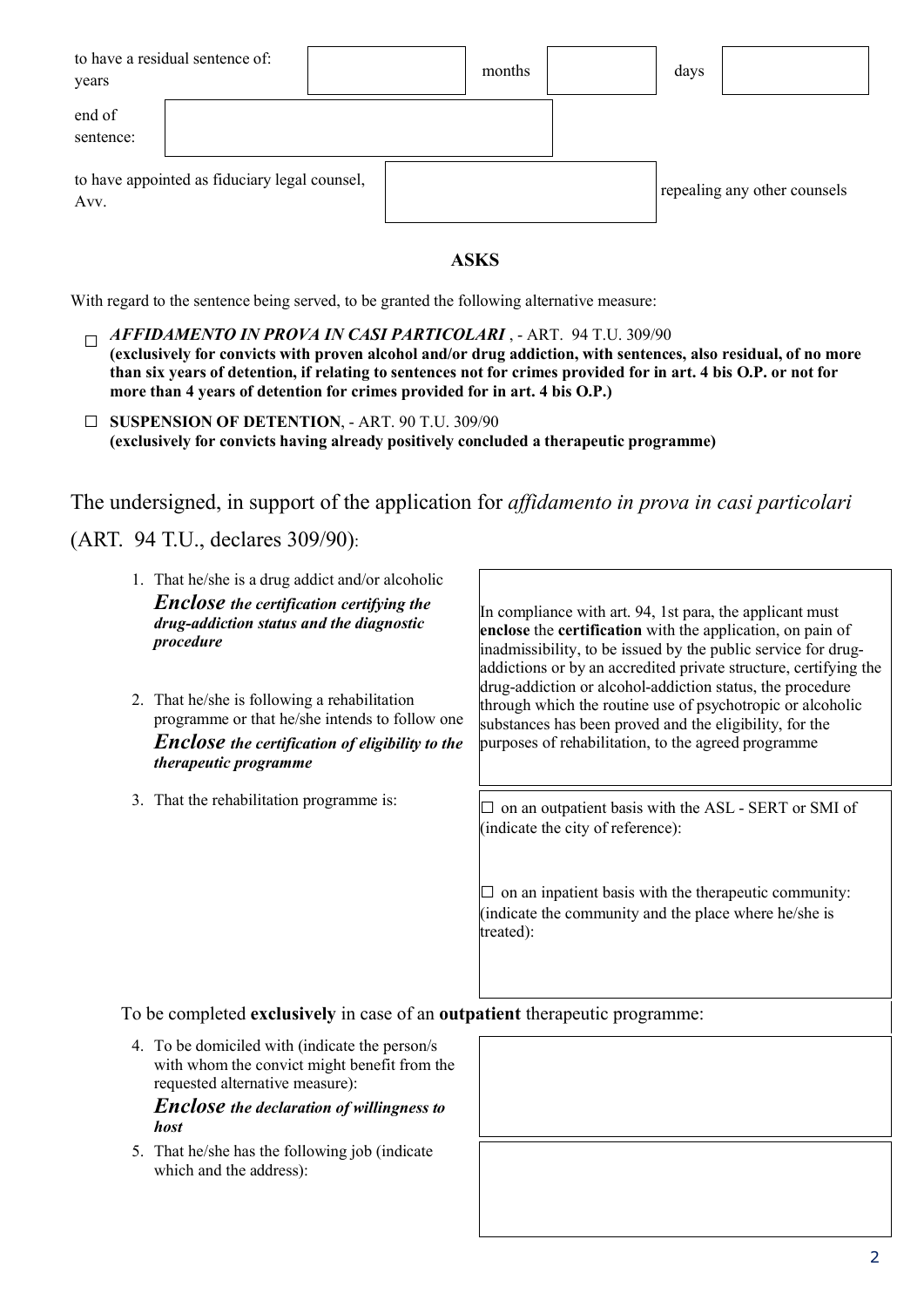| 6. That he/she is ready to do the following job,<br>which might be useful for social rehabilitation<br>(in the case of absence of job):  |                                                                                                     |
|------------------------------------------------------------------------------------------------------------------------------------------|-----------------------------------------------------------------------------------------------------|
| 7. That he/she is willing to carry out the following<br>voluntary activities with a restorative aim:                                     |                                                                                                     |
| 8. That he/she is receiving rewarding permits                                                                                            |                                                                                                     |
| 9. That he/she is not receiving a rewarding permit<br>because:                                                                           | the application is pending<br>П<br>the application has been rejected<br>$\Box$                      |
| 10. That he/she works in compliance with art. 21<br>O.P.                                                                                 | the application has never been submitted<br>□<br>outside prison<br>□<br>inside the prison<br>$\Box$ |
| 11. That an application for early release in his/her<br>favour is pending:                                                               | with release effect<br>П<br>that would imply the granting of the requested benefits<br>□            |
| 12. That an application for house arrest in<br>compliance with Law 199/2010 is pending,<br>submitted on:                                 |                                                                                                     |
| 13. That he/she underwent withdrawal of the<br>following alternative measures. When:                                                     |                                                                                                     |
| 14. That he/she accepts responsibility for the<br>offence of escape.<br>When:                                                            |                                                                                                     |
| 15. That he/she has already submitted the following<br>applications to the Supervising Court other than<br>that of Brescia:              |                                                                                                     |
| 16. That, should the application be accepted, he/she will be allowed to leave the home with the following<br>timescales and procedures : |                                                                                                     |
| for work reasons:                                                                                                                        |                                                                                                     |
| for personal and/or<br>family reasons:                                                                                                   |                                                                                                     |
| for therapeutic<br>and/or health<br>reasons, as he/she is<br>currently being<br>treated at:                                              |                                                                                                     |